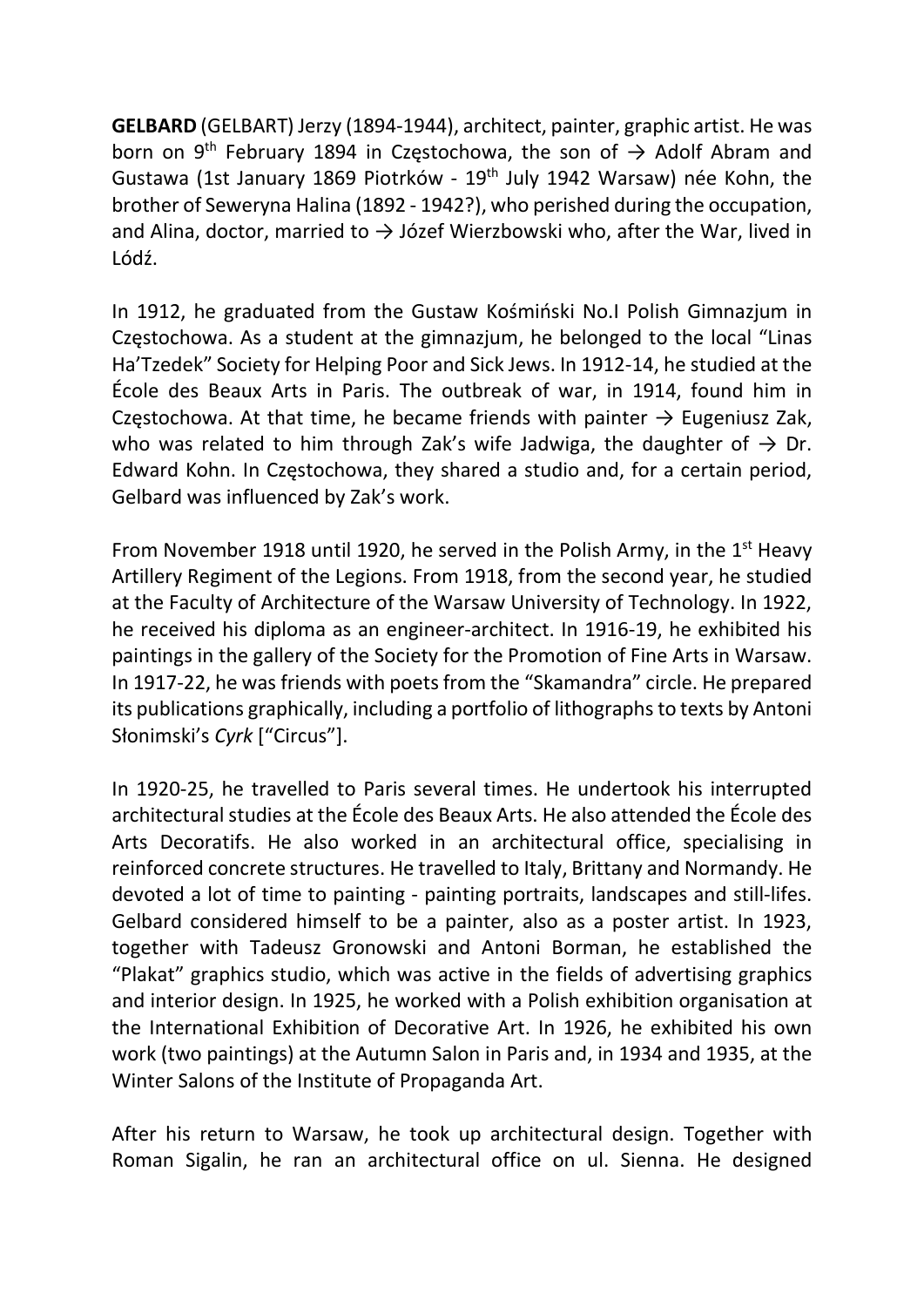industrial buildings, public buildings, schools (including, in 1936-38, the building of the Częstochowa Jewish Gimnazjum), restaurants, cinemas (including, in 1929, together with Grzegorz Sigalin, the "Casino" cinema in Częstochowa), and residential buildings (tenements and villas). Projects created by him or by his team (together with G. Sigalin, Lucjan Korngold and Witold Woyniewicz) were displayed in exhibitions of the Association of Polish Architects. They were published by Polish and foreign specialist magazines. They received awards and distinctions at competitions, including designs for Warsaw's main railway station (together with R. Sigalin and W. Woyniewicz, an award, 1929), the building of the National Audit Office on al. Szucha in Warsaw (3rd prize) and the building of the Sickness Fund in Sosnowiec (prepared with the team, 1<sup>st</sup> prize).

During the German occupation, he was forced to live in the Warsaw ghetto. (He shared an apartment with Roman Kramsztyk). At that time, he drew and painted a lot, which was an escape from the reality of life in the ghetto. Together with architect Maksymilian Goldberg, he worked at a school where he taught drawing and architecture to children. Due to a lung disease, he spent some time in Otwock. After returning to Warsaw, thanks to his Polish friends, he received documents in the name of "Stanisław Kostek Kwiatkowski. He hid with Kazimiera Żuławska (the widow of the writer Jerzy Żuławski). In 1943, he was arrested and, for eleven months, he was held in Pawiak prison. He was then transported to the Majdanek camp. He was not identified by the Germans and worked there as a gardener. He perished in 1944, during the evacuation of the camp. At the Częstochowa Jewish Cemetery (grave No. 1140 I), there is a symbolic inscription dedicated to Adolf, Gustawa, Seweryna and Jerzy Gelbard. Gelbard's painting, Głowa marynarza ["Sailor's Head"], is in the collection of the National Museum in Warsaw. Several of his posters are in the Poster Museum in Wilanów.

His wife (from 1922, in Paris) was Izabella née Szwartz (1897-1969), aka Hertz. She used the alias "Stefania Czajka" (after 1945, after marrying Władysław Stachowicz, she used the surname Czajka-Stachowicz). She studied the history of art at the University of Warsaw and, later, at the University of Berlin. She ran her own bookstore in Paris. From 1931, she published literary works. Thanks to her husband's efforts, she was taken out of the ghetto. She survived the occupation in Dobrzyniec near Otwock, hidden by the Kowalówko family. From 1945, she was a cultural-education officer for the Education Ministry in Katowice. She later worked at the National Museum. She was the author of reports, stories and articles for the "Przekrój" am "Świat" magazines.

S. Łoza, Architekci i budowniczowie w Polsce, Warszawa 1954, pp. 91, 280; Paszkowski, Budynek Żydowskiego Gimnazjum, p. 164; Paszkowski, Cmentarz żydowski, vol. I, p. 277